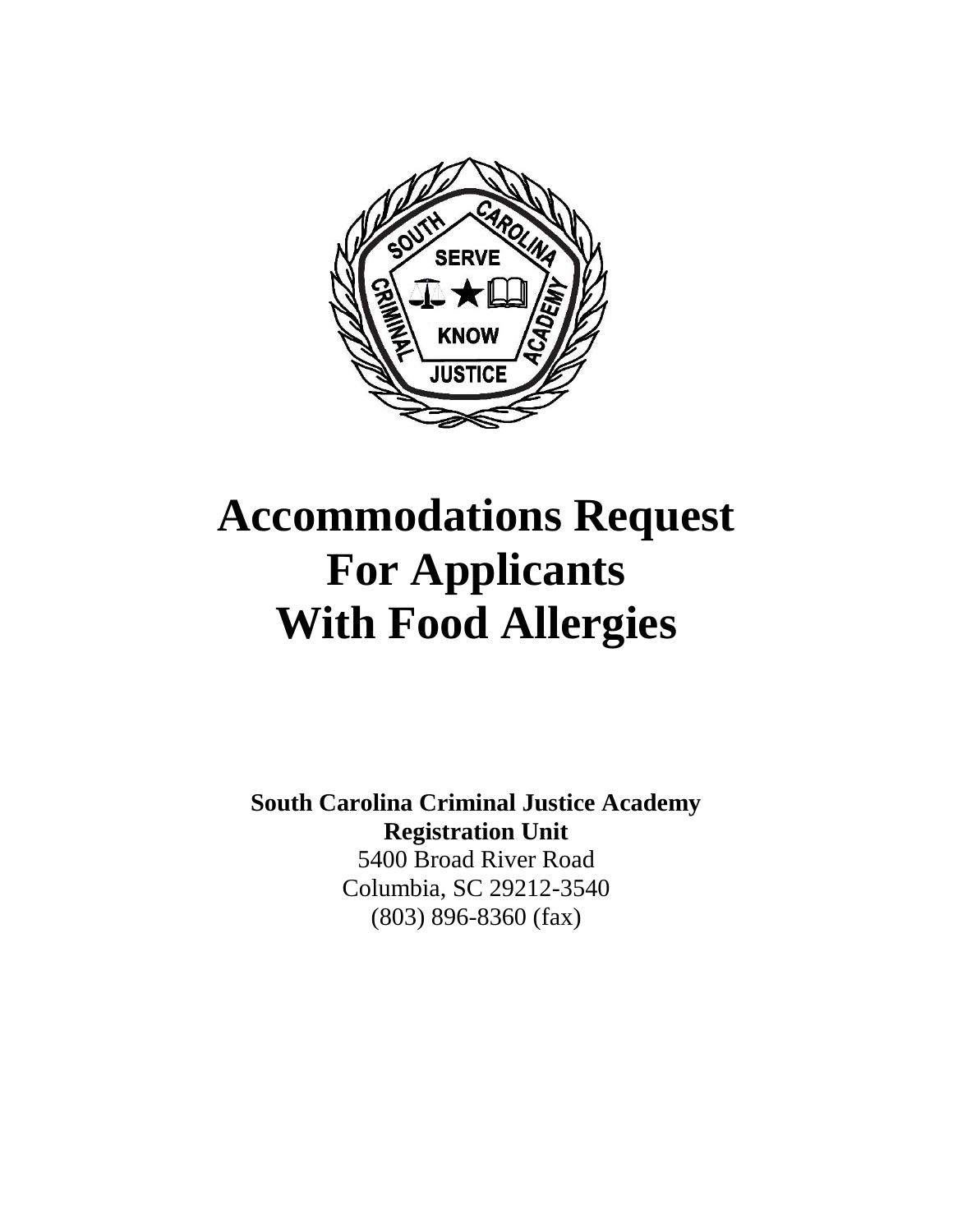#### **INTRODUCTION**

The South Carolina Criminal Justice Academy (Academy) provides reasonable accommodations for individuals with documented food allergies.

The following information is provided for applicants, qualified evaluators, and others who may be involved in the process of documenting a request for accommodations for food allergies so the appropriate documentation can be assembled to support the request.

The purpose of documentation is to validate the individual has a food allergy, that the food allergy is such that it necessitates and accommodation, and that the requested accommodation can be made without compromising the Academy training or certification standards.

An applicant's requested food accommodations must be related to the food allergy. It is essential that the documentation submitted provide a clear food allergy explanation and how the requested food accommodation will alleviate the food allergy.

### **HOW TO REQUEST EXAMINATION ACCOMMODATIONS**

Prior to attendance at any training an applicant must notify the Academy's Registration Unit that he/she has a food allergy and is requesting accommodations. Applications for food accommodations can be obtained on the Academy website – [www.sccja.sc.gov](http://www.sccja.sc.gov/) – or by contacting the Academy **– Registration Unit at 803-896-9912**.

- **1.** Submit a completed *Application for Food Accommodations*, Part I and Part II. Be sure to sign the application where indicated.
- **2.** Attach documentation certifying the food allergy from a qualified licensed professional appropriate for evaluating the food allergy.
- **3.** The completed *Application for Food Accommodations* and appropriate documentation **MUST** be mailed to the:

**South Carolina Criminal Justice Academy Registration Unit 5400 Broad River Road Columbia, SC 29212 – 3540**

**To protect your confidentiality, always send food accommodation information separately to the above address. DO NOT include these materials with any other correspondence.** 

**4. The completed application and accompanying documentation MUST be received by the Registration Unit at least 30 calendar days prior to the start of training program. Failure to submit the completed application and accompanying documentation at least 30 calendar days prior to the start of the training program may result in an individual's inability to attend the scheduled training program.** If there is a need for further verification of the food allergy or the need for the requested accommodations, it is possible that the decision whether to provide the requested accommodations will delay participation in the scheduled training program. Any documentation submitted to the Academy related to a request for food accommodations